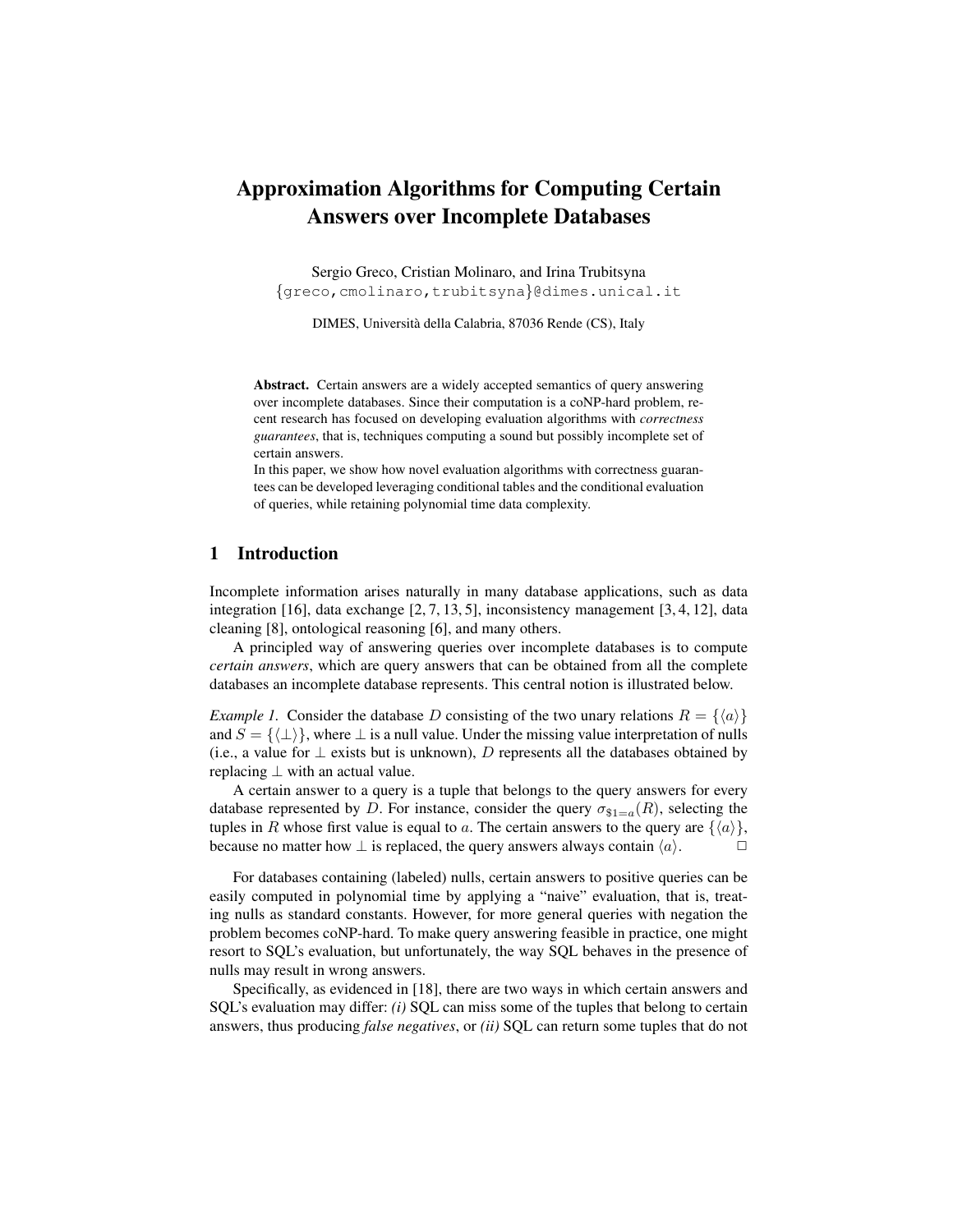belong to certain answers, that is, *false positives*. While the first case can be seen as an under-approximation of certain answers (a sound but possibly incomplete set of certain answers is returned), the second scenario must be avoided, as the result might contain plain incorrect answers, that is, tuples that are not certain. The experimental analysis in [14] showed that false positive are a real problem for queries involving negation they were always present and sometimes they constitute almost 100% of the answers.

*Example 2.* Consider again the database D of Example 1. There are no certain answers to the query  $R - S$ , as when  $\perp$  is replaced with a, the query answers are the empty set.

Assuming that R and S's attribute is called A, the same query can be expressed in SQL as follows:

### **SELECT** R.A **FROM** R **WHERE NOT EXISTS** ( **SELECT**  $*$  **FROM** S WHERE  $R.A = S.A$ )

However, the answer to the query above is  $\langle a \rangle$ , which is not a certain answer. The problem with the SQL semantics is that every comparison involving at least one null evaluates to the truth value *unknown*, then 3-valued logic is used to evaluate the classical logical connectives *and*, *or*, and *not*, and eventually only those tuples whose condition evaluates to *true* are kept.

Going back to the query above, the nested subquery compares  $\perp$  with a, and since such a comparison evaluates to *unknown* (because a null is involved) then the result of the nested subquery is empty. As a consequence, the final result of the query is  $\langle a \rangle$ .  $\Box$ 

Thus, on the one hand, SQL's evaluation is efficient but flawed, on the other hand, certain answers are a principled semantics but with high complexity. One way of dealing with this issue is to develop polynomial time evaluation algorithms computing approximate certain answers. In this regard, there has been recent work on evaluation algorithms with *correctness guarantees*, that is, techniques providing a sound but possibly incomplete set of certain answers [14, 17, 18]. However, there are still very simple queries for which the approximation can be unsatisfactory.

*Example 3.* Consider the database D of Example 1 and the query  $R - \sigma_{\$1=b}(S)$ . In this case, the certain answers are  $\{\langle a \rangle\}$ . However, the approximation provided by the approach in  $[14]$  is the empty set.

In this paper, we show how conditional tables and the conditional evaluation of queries [15] can be leveraged to develop new approximation algorithms with correctness guarantees. The approach allows us to keep track of useful information that can be profitably used to determine if a tuple is a certain answer. The very basic idea is illustrated in the following example.

*Example 4.* Consider again the database D of Example 1 and the query  $R - \sigma_{\$1=b}(S)$ . The conditional evaluation of the query is carried out by applying the "conditional" counterpart of each relational algebra operator. Rather than returning a set of tuples, the conditional evaluation of a relational algebra operator returns pairs of the form  $\langle t, \varphi \rangle$ , where t is a tuple and  $\varphi$  is an expression stating under which conditions t can be derived.

Considering the query above, first the conditional evaluation of  $\sigma_{\$1=b}(S)$  is performed, which gives  $\langle \perp, \varphi' \rangle$ , where  $\varphi'$  is the condition  $(\perp = b)$ . Then, the conditional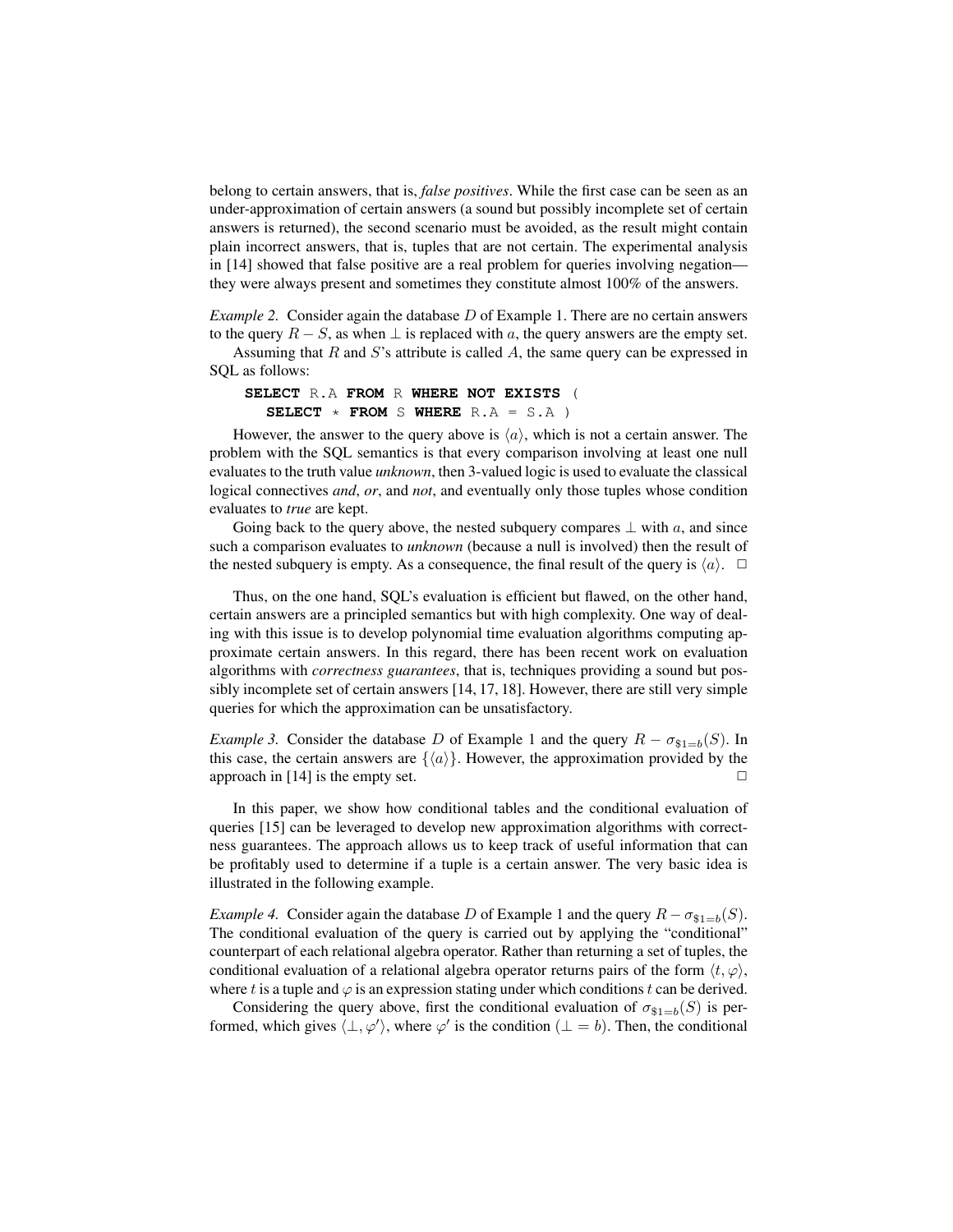evaluation of the difference operator is carried out, yielding  $\langle a, \varphi'' \rangle$ , where  $\varphi''$  is the condition  $(\perp \neq a) \vee (\perp \neq b)$ .

Conditions are valuable information that can exploited to determine which tuples are certain answers. For instance, from an analysis of  $\varphi''$  above, one can realize that the condition is always true—thus,  $\langle a \rangle$  is a certain answer. There might be different ways of evaluating tuples' conditions. In this paper, we propose some strategies.

## 2 Preliminaries

#### 2.1 Incomplete databases

Basics. We assume the existence of the following disjoint countably infinite sets: a set Const of *constants* and a set Null of *(labeled) nulls*. Nulls are denoted by the symbol ⊥ subscripted. A *tuple t* of arity *k* is an element of  $(Const ∪ Null)<sup>k</sup>$ , where *k* is a nonnegative integer. The *i*-th element of t is denoted as  $t[i]$ , where  $1 \leq i \leq k$ . Given a possibly empty ordered sequence Z of integers  $i_1, \ldots, i_h$  in the range [1..k], we use  $t[Z]$  to denote the tuple  $\langle t[i_1], \ldots, t[i_h]\rangle$ .

A *relation* of arity k is a finite set of tuples of arity k. A *relational schema* is a set of *relation names*, each associated with a non-negative arity. A *database* D associates a relation  $R^D$  of arity k with each relation name R of arity k. With a slight abuse of notation, when the database is clear from the context, we simply write R instead of  $R^D$ for the relation itself. The arity of R is denoted as  $ar(R)$ . The sets of all constants and nulls occurring in a database  $D$  are denoted by  $Const(D)$  and  $Null(D)$ , respectively. The *active domain* of D is adom $(D) = \text{Const}(D) \cup \text{Null}(D)$ . If  $\text{Null}(D) = \emptyset$ , we say that D is *complete*. Likewise, a relation is *complete* if it does not contain nulls.

A *valuation*  $\nu$  is a mapping from Const ∪ Null to Const s.t.  $\nu(c) = c$  for every  $c \in$ Const. Valuations can be applied to tuples, relations, and databases in the obvious way. For instance, the result of applying  $\nu$  to a database D, denoted  $\nu(D)$ , is the complete database obtained from D by replacing every null  $\perp_i$  with  $\nu(\perp_i)$ .

The semantics of a database D is given by the set of complete databases  $\{\nu(D)$ ν is a valuation}, also called *possible worlds*.

Query answering. We consider queries expressed with the relational algebra, that is, by means of the following operators: selection  $\sigma$ , projection  $\pi$ , cartesian product  $\times$ , union ∪, intersection ∩, and difference −. In the rest of the paper, a query is understood to be a relational algebra expression built up from the above operators, unless otherwise indicated. The result of evaluating a query  $Q$  on a database  $D$ , treating nulls as standard constants (i.e., every (labeled) null or constant is equal to itself and different from every other element of Const ∪ Null), is denoted as  $Q(D)$ . A query Q returning k-tuples is said to be of arity k, and  $ar(Q)$  denotes its arity.

A widely accepted semantics of query answering relies on the notion of a certain answer. The *certain answers* to a query Q on a database D are the tuples in  $\bigcap \{Q(\nu(D)) \mid \nu \text{ is a valuation}\}\.$  Computing certain answers is coNP-hard (data complexity), even when the same null cannot occur multiple times [1].

For query answering, we will use a more general notion first proposed in [19] and called *certain answers with nulls* in [18]. Specifically, given a query Q and a database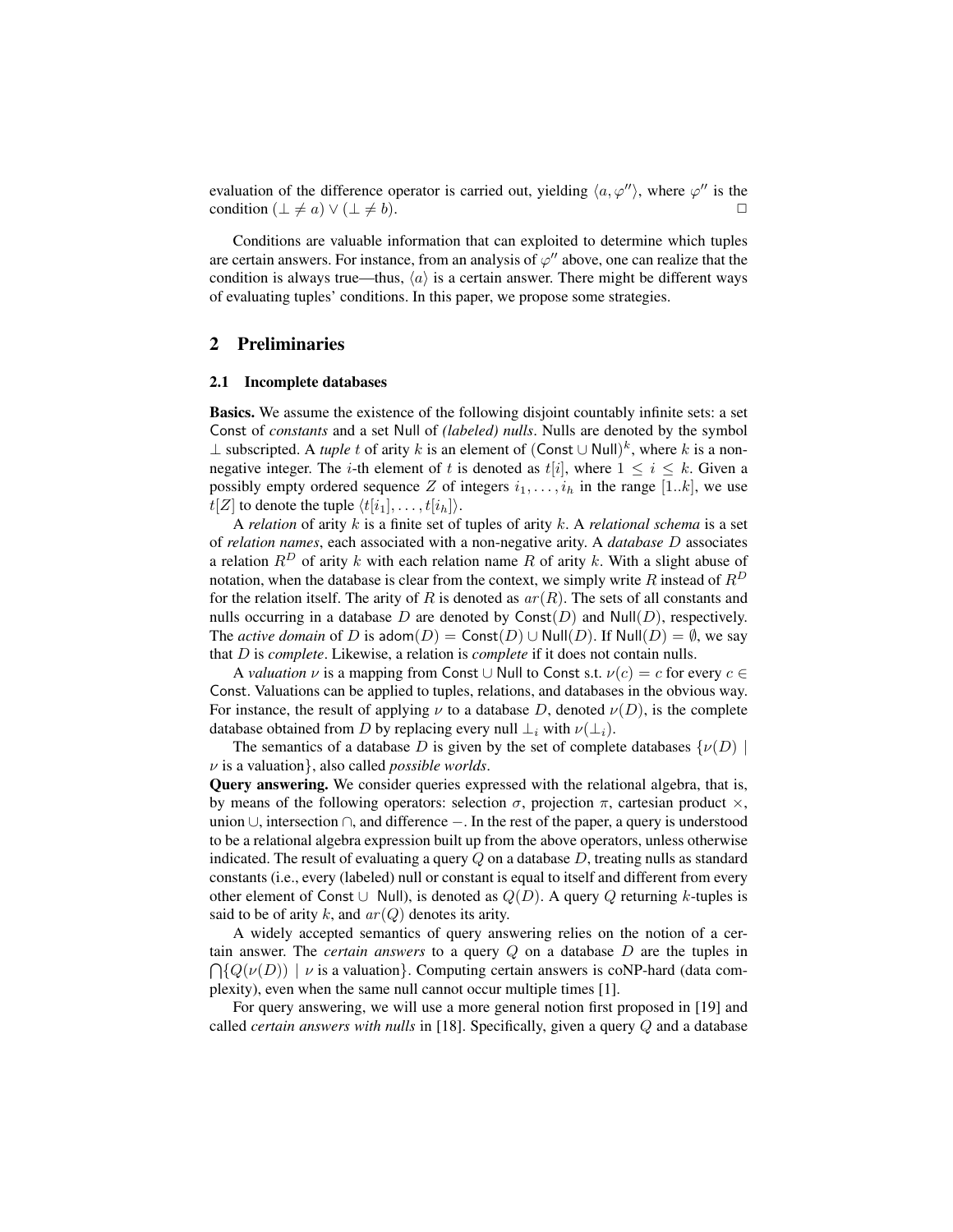D, the *certain answers with nulls* cert( $Q, D$ ) is the set of all tuples t such that  $\nu(t) \in$  $Q(\nu(D))$  for every valuation  $\nu$ .

A query evaluation algorithm has *correctness guarantees* for a query Q if for every database D it returns a subset of cert $(Q, D)$  [14]. When a query evaluation algorithm has correctness guarantees for every query, we say that it has correctness guarantees.

#### 2.2 Conditional tables

Syntax and semantics. Conditional tables have been proposed in [15]. Essentially, they are relations (as defined in the previous subsection, and thus possibly containing nulls) extended by one additional special column that specifies a "condition" for each tuple. Formally, let  $\mathcal E$  be the set of all expressions, called *conditions*, that can be built using the standard logical connectives  $\wedge$ ,  $\vee$ , and  $\neg$  with expressions of the form  $(\alpha = \beta)$ ,  $(\alpha \neq \beta)$ , true, and false, where  $\alpha, \beta \in$  Const  $\cup$  Null. We say that a valuation  $\nu$  *satisfies* a condition  $\varphi$ , denoted  $\nu \models \varphi$ , if its assignment of constants to nulls makes  $\varphi$  true.

A *conditional tuple* (*c-tuple* for short) of arity  $k$  ( $k > 0$ ) is a pair  $\langle t, \varphi \rangle$ , where t is a tuple of arity k and  $\varphi \in \mathcal{E}$ . Notice that  $\varphi$  may involve nulls and constants not necessarily appearing in t—e.g., t is the tuple  $\langle a, \perp_1 \rangle$  and  $\varphi$  is the condition  $(\perp_2 = c) \wedge (\perp_1 \neq \perp_3)$ .

A *conditional table* (*c-table* for short) of arity k is a finite set of c-tuples of arity k. A *conditional database* C associates a c-table  $R^C$  of arity k with each relation name R of arity  $k$ . With a slight abuse of notation, when the conditional database is clear from the context, we simply write R instead of  $R^C$  for the c-table itself.

The result of applying a valuation  $\nu$  to a c-table T is  $\nu(T) = {\nu(t) | \langle t, \varphi \rangle \in \mathbb{R}^n}$ T and  $\nu \models \varphi$ . Thus,  $\nu(T)$  is the complete relation obtained from T by keeping only the c-tuples in T whose condition is satisfied by  $\nu$ , and applying  $\nu$  to such c-tuples. The set of complete relations represented by T is  $rep(T) = \{ \nu(T) | \nu \}$  is a valuation.

Likewise, a conditional database  $C = \{T_1, \ldots, T_m\}$  represents the following set of complete databases:  $rep(C) = \{ \{ \nu(T_1), \ldots, \nu(T_m) \} \mid \nu \text{ is a valuation} \}.$ 

Conditional evaluation. Below we recall the *conditional evaluation* of a query over a conditional database (see [15, 11]). Basically, it consists in evaluating the relational algebra operators so that they can take c-tables as input and return a c-table as output. The conditional evaluation of a query over a conditional database is then simply obtained by applying the conditional evaluation of each operator.

Let  $T_1$  and  $T_2$  be c-tables of arity n and m, respectively. In the definitions below, for the union and difference operators it is assumed that  $n = m$ . For projection, Z is a possibly empty ordered sequence of integers in the range [1..*n*]. For selection,  $\theta$  is a Boolean combination of expressions of the form  $(\$i = \$j)$ ,  $(\$i = c)$ ,  $(\$i \neq \$j)$ ,  $(\$i \neq c)$ , where  $1 \leq i, j \leq n$ , and  $c \in$  Const. The conditional evaluation of a relational algebra operator op is denoted as  $\dot{\rho}$ . In the following, given two tuples  $t_1$  and  $t_2$  of arity *n*, we use  $(t_1 = t_2)$  as a shorthand for the condition  $\bigwedge (t_1[i] = t_2[i]).$  $i \in [1]$ 

$$
..n]
$$

- *Projection:*  $\dot{\pi}_Z(T_1) = \{ \langle t[Z], \varphi \rangle \mid \langle t, \varphi \rangle \in T_1 \}.$
- *Selection:*  $\dot{\sigma}_{\theta}(T_1) = \{ \langle t, \varphi' \rangle \mid \langle t, \varphi \rangle \in T_1 \text{ and } \varphi' = \varphi \wedge \theta(t) \},\$ where  $\theta(t)$  is the condition obtained from  $\theta$  by replacing every  $\hat{\theta}i$  with  $t[i]$ .
- *Union:*  $T_1 \dot{\cup} T_2 = \{ \langle t, \varphi \rangle \mid \langle t, \varphi \rangle \in T_1 \text{ or } \langle t, \varphi \rangle \in T_2 \}.$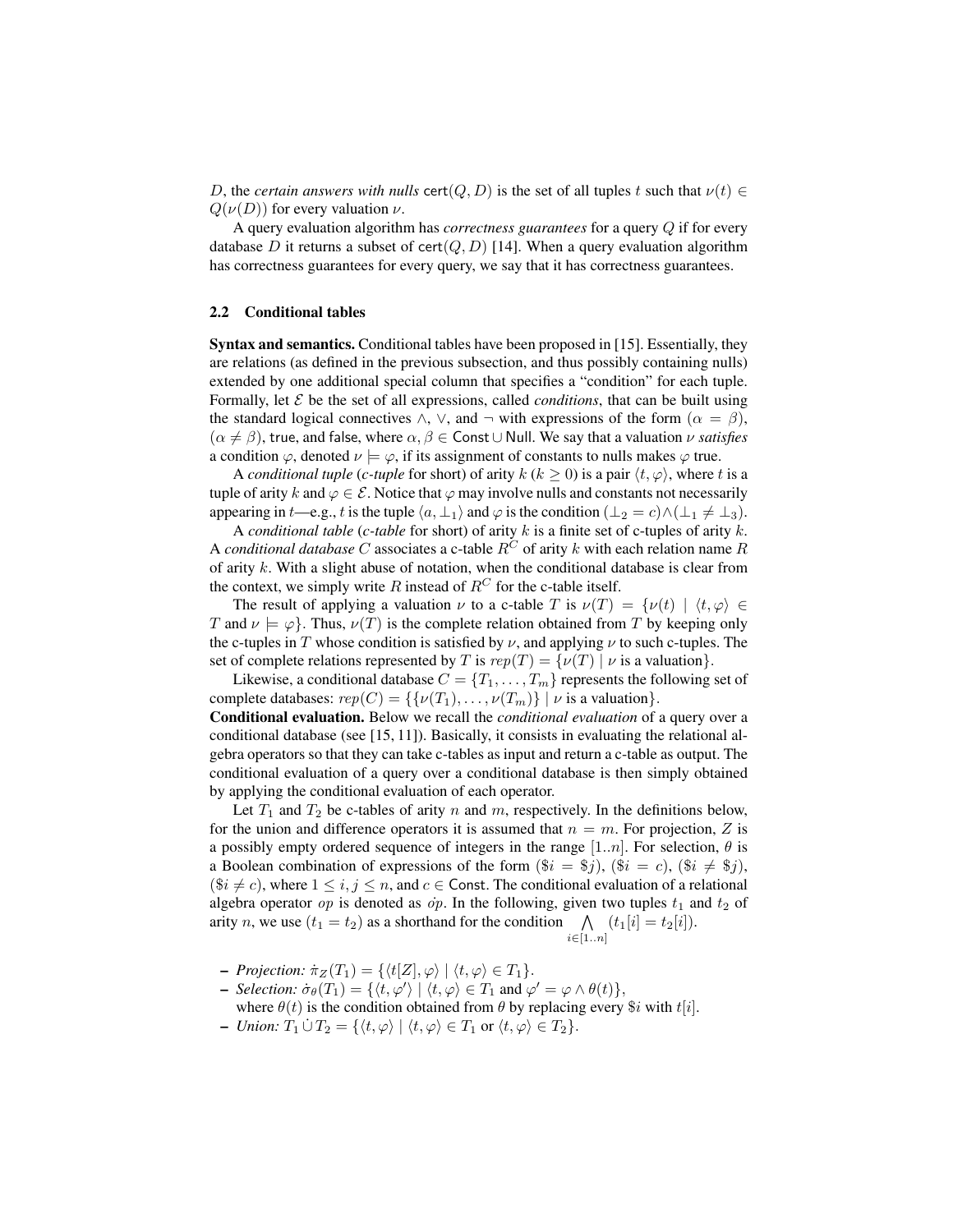- Difference:  $T_1 T_2 = \{ \langle t_1, \varphi' \rangle \mid \langle t_1, \varphi_1 \rangle \in T_1 \text{ and } \varphi' = \varphi_1 \wedge \varphi_{t_1, T_2} \},$ where  $\varphi_{t_1,T_2} = \bigwedge$  $\langle t_2,\varphi_2\rangle \in T_2$  $\neg(\varphi_2 \wedge (t_1 = t_2)).$
- *Cartesian product:*  $T_1 \times T_2 = \{ \langle t_1 \circ t_2, \varphi_1 \wedge \varphi_2 \rangle \mid \langle t_1, \varphi_1 \rangle \in T_1, \langle t_2, \varphi_2 \rangle \in T_2 \},$ where  $t_1 \circ t_2$  is the tuple obtained as the concatenation of  $t_1$  and  $t_2$ .

The result of the conditional evaluation of a query Q over a conditional database C is denoted as  $\dot{Q}(C)$ . Notice that  $\dot{Q}(C)$  is a c-table. For a fixed query Q and a conditional database C,  $Q(C)$  can be evaluated in polynomial time in the size of C (see [11]).

W.l.o.g., in the rest of the paper we assume that every selection condition is a conjunction of expressions of the form  $(\$\mathrm{i} = \$\mathrm{i})$ ,  $(\$\mathrm{i} = c)$ ,  $(\$\mathrm{i} \neq \$\mathrm{i})$ , and  $(\$\mathrm{i} \neq c)$ .

## 3 Approximation Algorithms

In this section, we show how to exploit conditional tables to compute a sound (but possibly incomplete) set of certain answers with nulls. The basic idea is to rely on the conditional evaluation of the relational algebra operators, in order to keep track of how each tuple is derived during query evaluation, and then apply a strategy to evaluate conditions, so that each tuple is eventually associated with a truth value. Tuples that are associated with the condition true are certain answers with nulls.

We start by introducing an explicit conditional evaluation for intersection. In the previous section, we recalled the conditional evaluation of different relational algebra operators. Clearly, even if intersection was not reported, it can be expressed in terms of the other operators. Let  $T_1$  and  $T_2$  be c-tables of arity n. Then,

$$
T_1 \cap T_2 = \{ \langle t_1, \varphi' \rangle \mid \langle t_1, \varphi_1 \rangle \in T_1, \ \langle t_2, \varphi_2 \rangle \in T_2, \ \varphi' = \varphi_1 \land \varphi_2 \land (t_1 = t_2) \}.
$$

We slightly generalize c-tables to allow also unknown as a condition. Thus, from now on,  $\mathcal E$  is the set of all expressions that can be built using the standard logical connectives with expressions, called *atomic* conditions, of the form  $(\alpha = \beta)$ ,  $(\alpha \neq \beta)$ , true, false, and unknown, where  $\alpha, \beta \in \mathsf{Const} \cup \mathsf{Null}$ . We will discuss different strategies to "evaluate" conditions, that is, to reduce them to either true or false or unknown—as shown in the following, tuples having condition true are certain answers with nulls.

We assume the following strict ordering false < unknown < true. The *three-valued evaluation* of a condition  $\varphi \in \mathcal{E}$ , denoted eval  $(\varphi)$ , is defined inductively as follows:

- eval 
$$
((\alpha = \beta)) = \begin{cases} true & \text{if } \alpha = \beta, \\ false & \text{if } \alpha \neq \beta \text{ and } \alpha, \beta \in \text{Const}, \\ unknown & \text{otherwise.} \end{cases}
$$
  
\n- eval  $((\alpha \neq \beta)) = \begin{cases} true & \text{if } \alpha \neq \beta \text{ and } \alpha, \beta \in \text{Const}, \\ false & \text{if } \alpha = \beta, \\ unknown & \text{otherwise.} \end{cases}$   
\n- eval  $((\varphi_1 \land \varphi_2)) = min\{\text{eval }(\varphi_1), \text{eval }(\varphi_2)\}.$   
\n- eval  $((\varphi_1 \lor \varphi_2)) = max\{\text{eval }(\varphi_1), \text{eval }(\varphi_2)\}.$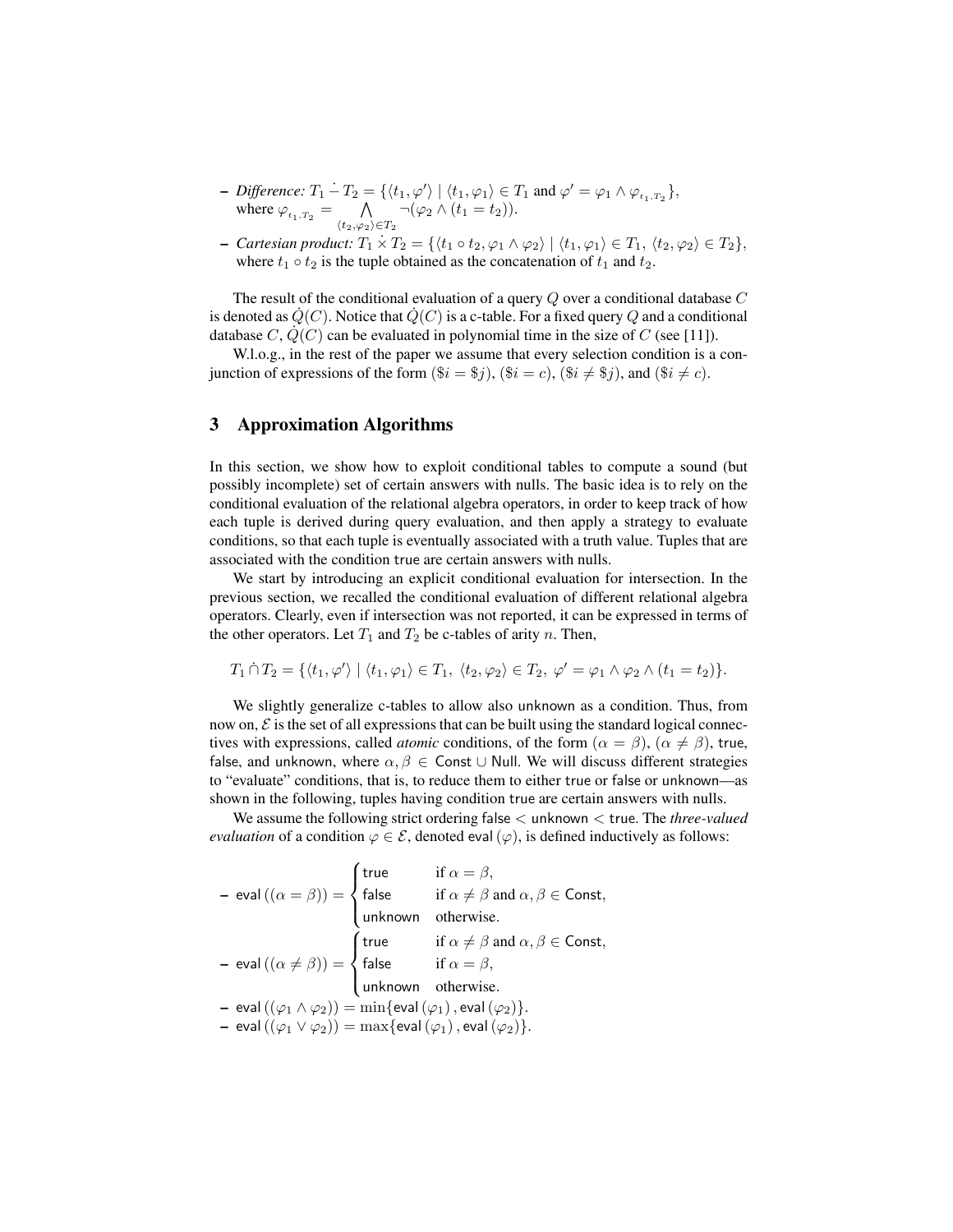– eval  $((\neg \varphi)) =$  $\sqrt{ }$  $\int$  $\overline{a}$ true if eval  $(\varphi) =$  false, false if eval  $(\varphi) = \mathsf{true},$ unknown otherwise. – eval  $(v) = v$  for  $v \in \{true,$ 

The basic idea of our first evaluation algorithm, which we call *naive evaluation*, is to perform the three-valued evaluation of conditions after each relational algebra operator is applied (that is, after its conditional evaluation). One interesting fact about the naive evaluation is that it is equivalent to the evaluation algorithm of [14].

Given a c-tuple  $\mathbf{t} = \langle t, \varphi \rangle$ , with a slight abuse of notation, we use eval(t) to denote  $\langle t, \text{eval}(\varphi) \rangle$ . Likewise, given a conditional table T, eval(T) denotes {eval(t)  $| \mathbf{t} \in T \rangle$ . To define the naive evaluation, we first provide the following definitions:

> Eval<sup>n</sup> $(R)$  = eval  $(R)$  $\mathsf{Eval}^{\mathsf{n}}(Q_1 \cup Q_2) = \mathsf{eval}\left(\mathsf{Eval}^{\mathsf{n}}(Q_1) \cup \mathsf{Eval}^{\mathsf{n}}(Q_2)\right)$  $\mathsf{Eval}^{\mathsf{n}}(Q_1 \cap Q_2) = \mathsf{eval}(\mathsf{Eval}^{\mathsf{n}}(Q_1) \cap \mathsf{Eval}^{\mathsf{n}}(Q_2))$  $\mathsf{Eval}^{\mathsf{n}}(Q_1 - Q_2) = \mathsf{eval} \left( \mathsf{Eval}^{\mathsf{n}}(Q_1) \right. \doteq \mathsf{Eval}^{\mathsf{n}}(Q_2) \right)$  $\mathsf{Eval}^\mathsf{n}(Q_1\times Q_2) = \mathsf{eval}\left(\mathsf{Eval}^\mathsf{n}(Q_1)~\dot{\times}~\mathsf{Eval}^\mathsf{n}(Q_2)\right)$  $\mathsf{Eval}^{\mathsf{n}}(\sigma_{\theta}(Q)) = \mathsf{eval}\left(\sigma_{\theta}(\mathsf{Eval}^{\mathsf{n}}(Q))\right)$  $\mathsf{Eval}^{\mathsf{n}}(\pi_Z(Q)) = \mathsf{eval}\left(\pi_Z(\mathsf{Eval}^{\mathsf{n}}(Q))\right)$

Given a relation R, we define the c-table  $\overline{R} = \{ \langle t, \text{true} \rangle \mid t \in R \}$ . Analogously, given a database D, we define  $\overline{D}$  as the conditional database obtained from D by replacing every relation R of it with  $\overline{R}$ . Here the basic idea is to convert a database D into a simple conditional database  $\overline{D}$  where all conditions are true, so that  $\overline{D}$  can be used as the starting point for the conditional evaluation of queries.

Given a query Q and a database D, we use  $\textsf{Eval}^{\textsf{In}}(Q,D)$  to denote the result of evaluating Eval<sup>n</sup> $(Q)$  over  $\overline{D}$ . Finally, we define:

$$
\text{Eval}^{\mathsf{n}}_{\mathsf{t}}(Q, D) = \{ t \mid \langle t, \mathsf{true} \rangle \in \text{Eval}^{\mathsf{n}}(Q, D) \},
$$
  
\n
$$
\text{Eval}^{\mathsf{n}}_{\mathsf{p}}(Q, D) = \{ t \mid \langle t, \varphi \rangle \in \text{Eval}^{\mathsf{n}}(Q, D) \text{ and } \varphi \neq \mathsf{false} \}.
$$

*Example 5.* Consider the database D consisting of the two unary relations  $R = \{\langle a \rangle\}$ and  $S = {\{\langle \perp_1 \rangle\}}$ . Consider also the query  $Q_5 = R - S$ . The conditional database  $\overline{D}$ consist of the two c-tables  $\overline{R} = \{\langle a, \text{true}\rangle\}$  and  $\overline{S} = \{\langle \perp_1, \text{true}\rangle\}$ . Then,

$$
\text{Eval}^n(Q_5, D) = \text{eval}(\text{eval}(\overline{R}) - \text{eval}(\overline{S})) = \text{eval}(\overline{R} - \overline{S})
$$
  
= eval( $\{ \langle a, \text{ true } \land \neg(\text{true } \land (a = \bot_1)) \rangle \} \} = \{ \langle a, \text{ unknown} \rangle \}.$ 

Thus, Eval<sup>n</sup> $(Q_5, D) = \emptyset$  and Eval<sup>n</sup> $(Q_5, D) = \{\langle a \rangle\}.$ 

The following theorem states that the naive evaluation is equivalent to the evaluation algorithm of [14]. We point out that, in the following claim,  $D$  is a database (thus, possibly containing nulls), but without conditions. However, the naive evaluation first converts D into a conditional database  $\overline{D}$  with all conditions being true, and then performs the evaluation Eval<sup>n</sup>() over  $\overline{D}$ , so that eventually tuples associated with true are certain answers with nulls, and the remaining ones are possible answers.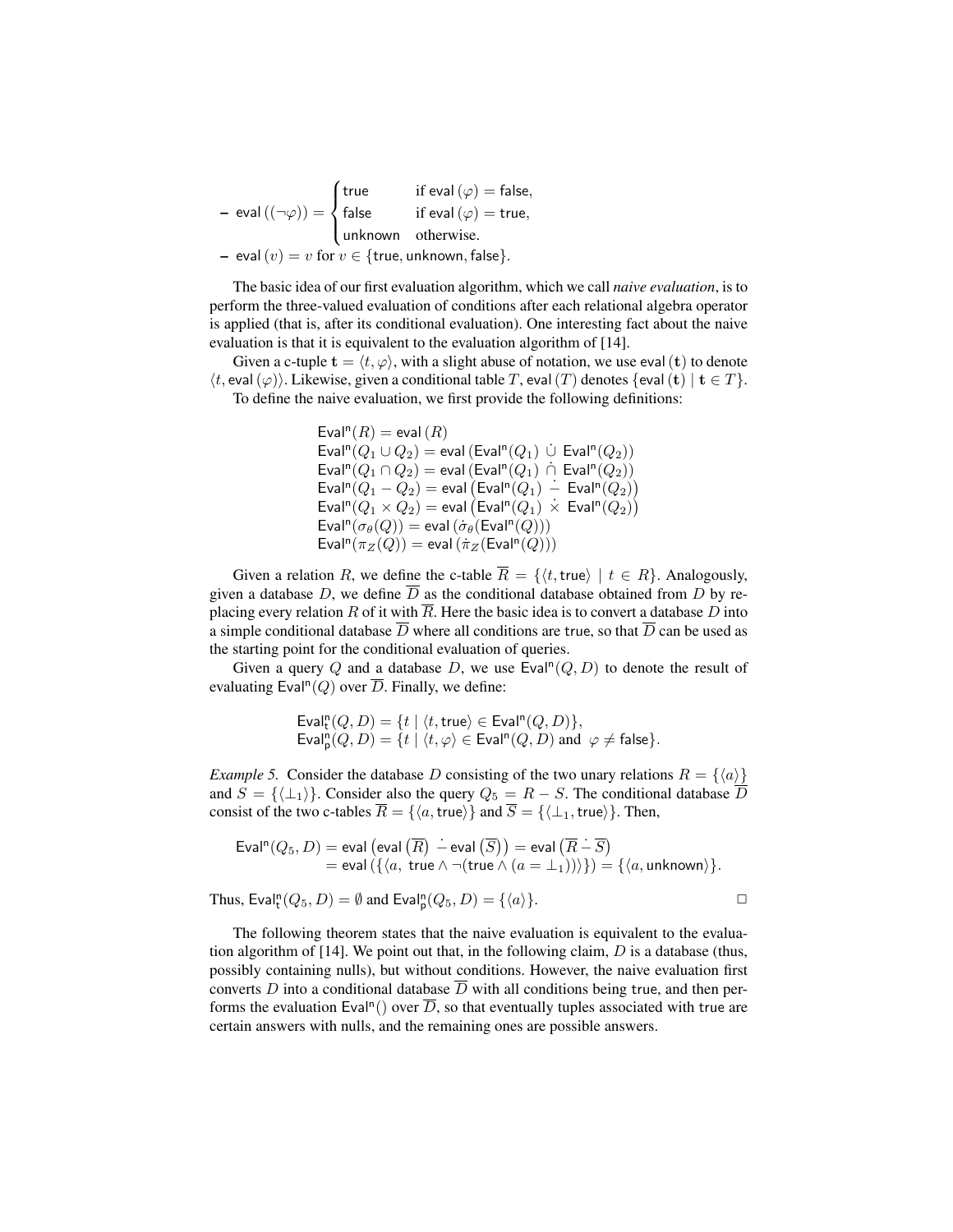Theorem 1. *The naive evaluation is equivalent to the evaluation algorithm of [14].*

**Corollary 1.** Eval<sup>n</sup>( $Q$ ) has correctness guarantees.

**Theorem 2.** Eval<sup>n</sup> $(Q, D)$  *can be computed in polynomial time in the size of D, for every query* Q *and database* D*.*

The naive evaluation presented above is somehow limited, since it does not use much the power of conditional tables, as shown in the following example.

*Example 6.* Consider the database D of Example 5 and the query  $Q_6 = R - \sigma_{s1=b}(S)$ . Clearly, cert( $Q_6$ ,  $D$ ) = { $\langle a \rangle$ }, as the selection returns either { $\langle b \rangle$ } or Ø in every possible world, and thus the result of the difference is  $\{\langle \alpha \rangle\}$  in every possible world. However, the naive evaluation is not able to realize this aspect and behaves as follows:

$$
\begin{array}{ll} \mathsf{Eval}^{\mathsf{n}}(Q_{6},D) = \\ = \mathsf{eval}\left(\mathsf{eval}\left(\overline{R}\right) \; - \; \mathsf{eval}\left(\dot{\sigma}_{\$1=b}\left(\mathsf{eval}\left(\overline{S}\right)\right)\right)\right) \\ = \mathsf{eval}\left(\{\langle a, \mathsf{true}\rangle\} \; - \; \mathsf{eval}\left(\dot{\sigma}_{\$1=b}\left(\{\langle \bot_{1}, \mathsf{true}\rangle\}\right)\right)\right) \\ = \mathsf{eval}\left(\{\langle a, \mathsf{true}\rangle\} \; - \; \mathsf{eval}\left(\{\langle \bot_{1}, \mathsf{true}\land(\bot_{1}=b)\rangle\}\right)\right) \\ = \mathsf{eval}\left(\{\langle a, \mathsf{true}\rangle\} \; - \; \{\langle \bot_{1}, \mathsf{unknown}\rangle\}\right) \\ = \mathsf{eval}\left(\{\langle a, \mathsf{true}\land\neg(\mathsf{unknown}\land(a=\bot_{1}))\rangle\}\right) = \{\langle a, \mathsf{unknown}\rangle\}.\end{array}
$$

Thus, Eval $_1^n(Q_6, D) = \emptyset$ . In this case, the crucial point is that eval  $(\dot{\sigma}_{\$1=b}$  (eval  $(\overline{S}))$ ) =  $\{\langle \perp_1, \text{unknown} \rangle\}$ , and the fact that  $\perp_1$  can only be equal to b gets lost.

The previous example suggests that equalities might be exploited to refine the evaluation of conditions, as illustrated in the following example.

*Example 7.* Consider again the database  $D$  of Example 5 and the query  $Q_6$  of Example 6. By "propagating" equalities into conditions and tuples after each relational algebra operator is conditionally evaluated, we get:

$$
\{\langle a, \text{true} \rangle\} - \dot{\sigma}_{\$1=b}(\{\langle \bot_1, \text{true} \rangle\}) = \{\langle a, \text{true} \rangle\} - \{\langle \bot_1, \text{true} \land (\bot_1 = b) \rangle\} = \{\langle a, \text{true} \rangle\} - \{\langle b, \text{unknown} \rangle\} = \{\langle a, \text{true} \land \neg(\text{unknown} \land (a = b)) \rangle\} = \{\langle a, \text{true} \rangle\}.
$$

Thus, we can conclude that  $\langle a \rangle$  is a certain answer with nulls. Recall that cert $(Q_6, D)$  =  $\{\langle a \rangle\}$  and Eval<sup>n</sup> $(Q_6, D) = \emptyset$ .

In the previous example, it is interesting to notice that the selection returns the ctuple  $\langle b$ , unknown), meaning that the only tuple that can be returned (in some cases) is  $\langle b \rangle$ , and thus providing more accurate information than the naive evaluation.

## 4 Conclusion

Certain answers are a principled manner to answer queries on incomplete databases. Since their computation is a coNP-hard problem, recent research has focused on polynomial time algorithms providing under-approximations. Leveraging conditional tables, we have shown how new approximation algorithms can be developed.

We are currently working on more refined evaluation strategies which better exploit the power of conditional tables, with the aim of computing more certain answers with nulls. For instance, conditions might be rewritten into a more suitable form (e.g., conjunctive normal form or disjunctive normal form [9, 10]) so as to allow better analyses.